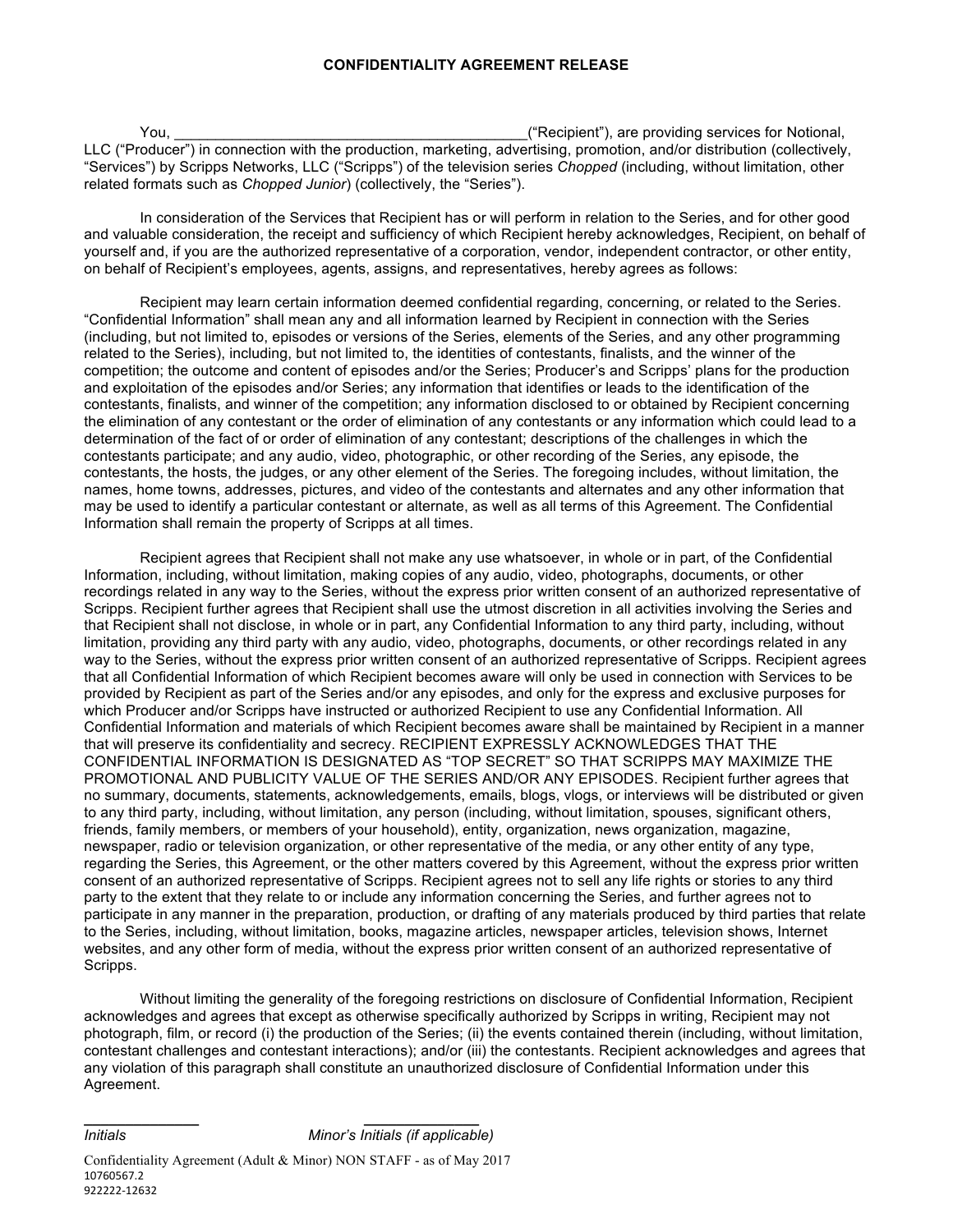Recipient further acknowledges that the Confidential Information protected hereunder is of an extraordinary nature and has extraordinary promotional and publicity value to Scripps. IF RECIPIENT, OR ANY EMPLOYEE, AGENT, INDEPENDENT CONTRACTOR, ASSIGN, OR REPRESENTATIVE OF RECIPIENT (INCLUDING, WITHOUT LIMITATION, ANY SPOUSE, SIGNIFICANT OTHER, FRIEND, FAMILY MEMBER, OR MEMBER OF YOUR HOUSEHOLD) DISCLOSES CONFIDENTIAL INFORMATION (AS DEFINED IN THIS AGREEMENT) EITHER DIRECTLY OR INDIRECTLY TO ANY THIRD PARTY, RECIPIENT AGREES THAT RECIPIENT SHALL PAY SCRIPPS THE AMOUNT OF SEVEN HUNDRED FIFTY THOUSAND DOLLARS (\$750,000.00) AS A PARTIAL MEASURE OF SCRIPPS' DAMAGES, AND SCRIPPS SHALL FURTHER, IN ADDITION TO SCRIPPS' OTHER RIGHTS AND REMEDIES, BE ENTITLED TO (A) SEEK INJUNCTIVE AND OTHER EQUITABLE RELIEF, WITHOUT POSTING ANY BOND, TO PREVENT ANY BREACH OR THREATENED BREACH BY RECIPIENT (OR RECIPIENT'S EMPLOYEES, AGENTS, INDEPENDENT CONTRACTORS, ASSIGNS, OR REPRESENTATIVES, IF APPLICABLE) OF THIS AGREEMENT, AND (B) RECOVERY OF SCRIPPS' ATTORNEYS' FEES INCURRED TO ENFORCE THIS AGREEMENT. If Recipient threatens to disclose Confidential Information or other terms of this Agreement, Scripps shall, in addition to Scripps' other rights and remedies, be entitled to seek injunctive and other equitable relief, without posting any bond, to prevent any breach or threatened breach by Recipient (or Recipient's employees, agents, independent contractors, assigns, or representatives, if applicable) of this Agreement and recovery of Scripps' attorneys' fees incurred to enforce this Agreement.

In the event that Recipient receives a request or is required by applicable law, whether by oral questions, interrogatories, requests for information or documents subpoena, civil investigative demand, or similar process, to disclose all or any part of the Confidential Information, Recipient will provide Scripps with prompt notice of such request so that Scripps may seek an appropriate protective order and/or waive compliance with the provisions of this Confidentiality Agreement. It is further agreed that, if, in the absence of a protective order or the receipt of a waiver hereunder, Recipient is nonetheless, in the opinion of counsel, required to disclose any Confidential Information, Recipient agrees to furnish only that portion of the Confidential Information which Recipient is advised by written opinion of counsel is legally required and Recipient agrees to exercise its best efforts to obtain assurance that confidential treatment will be afforded such Confidential Information. Recipient will provide a copy of the Confidential Information disclosed pursuant to the provisions of this paragraph to Scripps prior to disclosing such Confidential Information to a third party.

Recipient irrevocably acknowledges and agrees that all results and proceeds of Recipient's participation in connection with the Series and any part or element thereof (the "Material"), including, without limitation, any and all ideas, literary or other material created, suggested or submitted by Recipient, and any and all rights therein are "works made for hire" for Producer and/or are specially ordered and commissioned by Producer as a contribution to an audiovisual work under the United States Copyright Act in perpetuity, and that Producer is and shall be the exclusive author and owner of all right, title and interest in and to the Material, in any and all languages, formats and media (whether now known or hereafter created) throughout the universe, in perpetuity. If any Material, or any part thereof, is deemed not to be "work made for hire", Recipient hereby irrevocably assigns exclusively to Producer all of such right, title and interest in and to the Material, throughout the universe, in perpetuity. During and after the Term, Recipient hereby irrevocably and unconditionally waives forever all rights under any law relating to "moral rights" or any similar law throughout the universe.

Recipient agrees that Producer and its designees have the right to film, videotape, photograph and otherwise record Recipient and Recipient's voice, sounds, likeness, image, and other picture (still or motion), performances, conversations, actions and appearances in connection with the Series (collectively, the "Recordings"). Recipient irrevocably acknowledges and agrees that all of the results and proceeds of such filming, videotaping, photographing and recording, including, without limitation, the Recordings, shall constitute "works made for hire" for Producer and that Producer shall have all of the rights of ownership, exploitation and otherwise with respect thereto that it has with respect to the Material as set forth in Paragraph 2(a) above.

Recipient irrevocably grants to Producer the right, throughout the world in perpetuity, to use and authorize others to use the Recordings and Recipient's name, voice, likeness, and biographical information in and in connection with the promotion, advertising, sale, publicizing and exploitation of the Program (or any portion thereof) and/or any rights therein or ancillary products, including, without limitation, merchandise, in any and all languages, media or formats now known or hereafter created, and in connection with the business and services of Producer and/or any of its parent, affiliated or related entities, without restriction or obligation to Recipient financial or otherwise. Recipient hereby waives any right of inspection or approval of Recipient's appearance or the uses to which such appearance may be put. Recipient acknowledges that Producer will rely on this permission potentially, at substantial cost to Producer and hereby agrees not to assert any claim of any nature whatsoever against anyone relating to the exercise of the permissions granted hereunder. Recipient represents and warrants that any statements made by Recipient during Recipient's

*Initials Minor's Initials (if applicable)\_\_\_\_\_\_\_\_\_\_\_*

**\_\_\_\_\_\_\_\_\_\_\_\_\_\_ \_\_\_\_\_\_\_\_\_\_\_\_\_\_**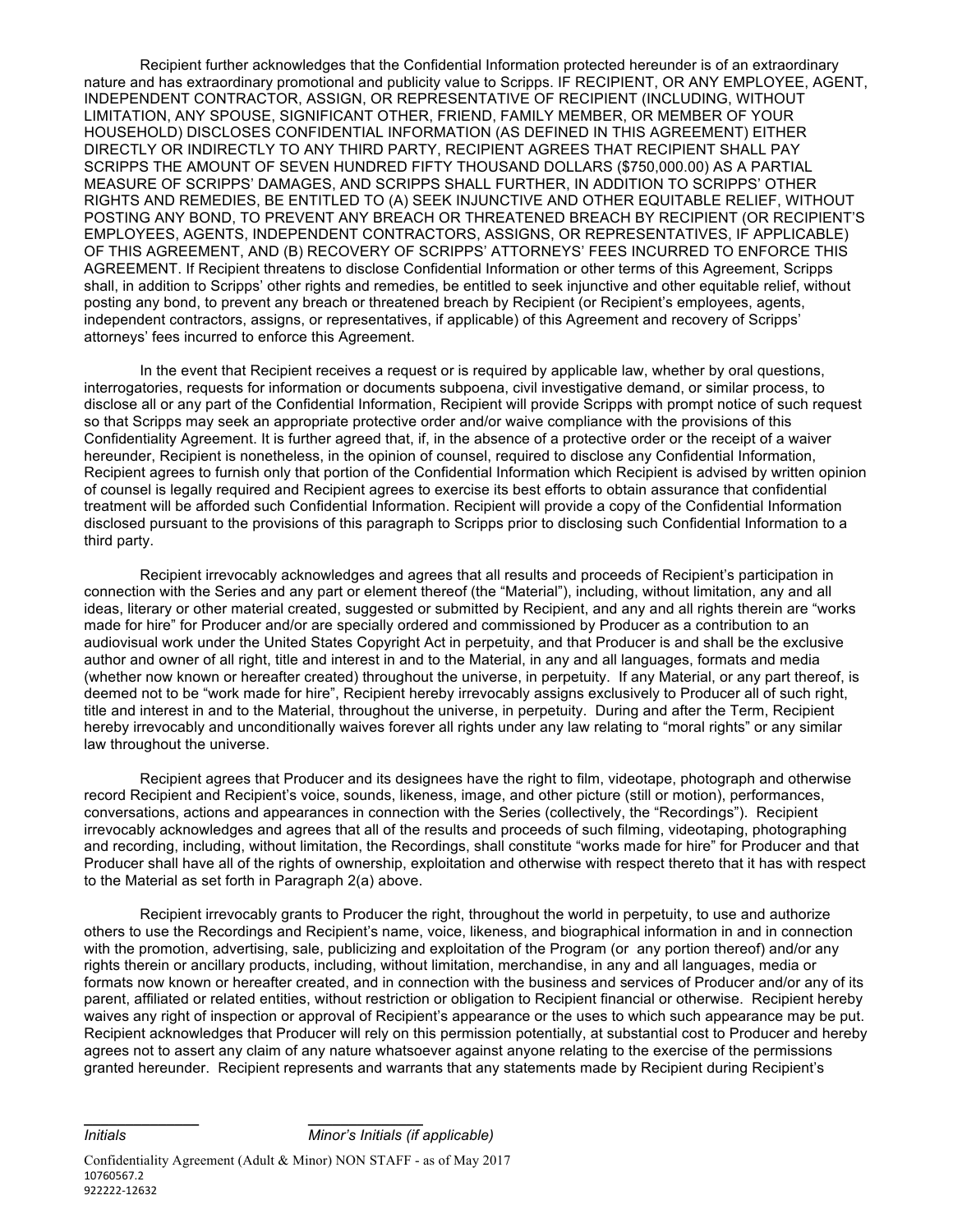appearance are true, to the best of Recipient's knowledge, and that neither they nor Recipient's appearance will violate any law or infringe upon the rights of any person or entity.

Recipient's engagement hereunder will be considered "at will" and Producer reserves the right to terminate Recipient's engagement at any time, for any reason or no reason. The provisions of Paragraphs 1, 2, 4 and 5 shall survive any such termination.

This Agreement shall bind Recipient's heirs, executors, assigns, legal representatives, and Recipient individually, as well as Recipient's employees, agents, independent contractors, and representatives (if applicable) forever and shall be governed by the laws of the state of New York, excluding conflicts of law principles. Recipient hereby submits to the jurisdiction of the state and federal courts of the state of New York, for the purpose of resolving any dispute arising out of or resulting from this Agreement. In case any one or more of the provisions contained in this Agreement shall be invalid, illegal, or unenforceable in any respect, such provision or provisions shall be deemed to have been severed from this Agreement and the rest of this Agreement shall otherwise remain in full force and effect. This Agreement incorporates the entire understanding of the parties with respect specifically to the subject matter herein (but not with respect to any other contractual understanding between the parties with respect to any Services to be provided by Recipient on the Series). No modification, alteration, or amendment of this Agreement will be valid or binding unless in writing and signed by an authorized representative of both Recipient and Scripps. Recipient shall not have the right to assign this Agreement. No waiver by Scripps of any term or condition of this Agreement will be construed as a waiver by Scripps of any other term or condition; nor will any waiver by Scripps of any default under this Agreement be construed as a waiver by Scripps of any other default. It is further understood and agreed that no failure or delay in exercising any right, power, or privilege hereunder shall operate as a waiver thereof, nor shall any single or partial exercise thereof preclude any other or further exercise thereof or the exercise of any right, power, or privilege hereunder.

Recipient understands that this is not an employment agreement or an agreement to engage Recipient's Services in relation to the Series. Recipient hereby acknowledges, certifies, and agrees that Recipient has carefully read this Agreement, fully understands its content, and agrees to the terms and conditions contained herein.

[*Signature on following page*.]

*Initials Minor's Initials (if applicable)\_\_\_\_\_\_\_\_\_\_*

**\_\_\_\_\_\_\_\_\_\_\_\_\_ \_\_\_\_\_\_\_\_\_\_\_\_\_\_**